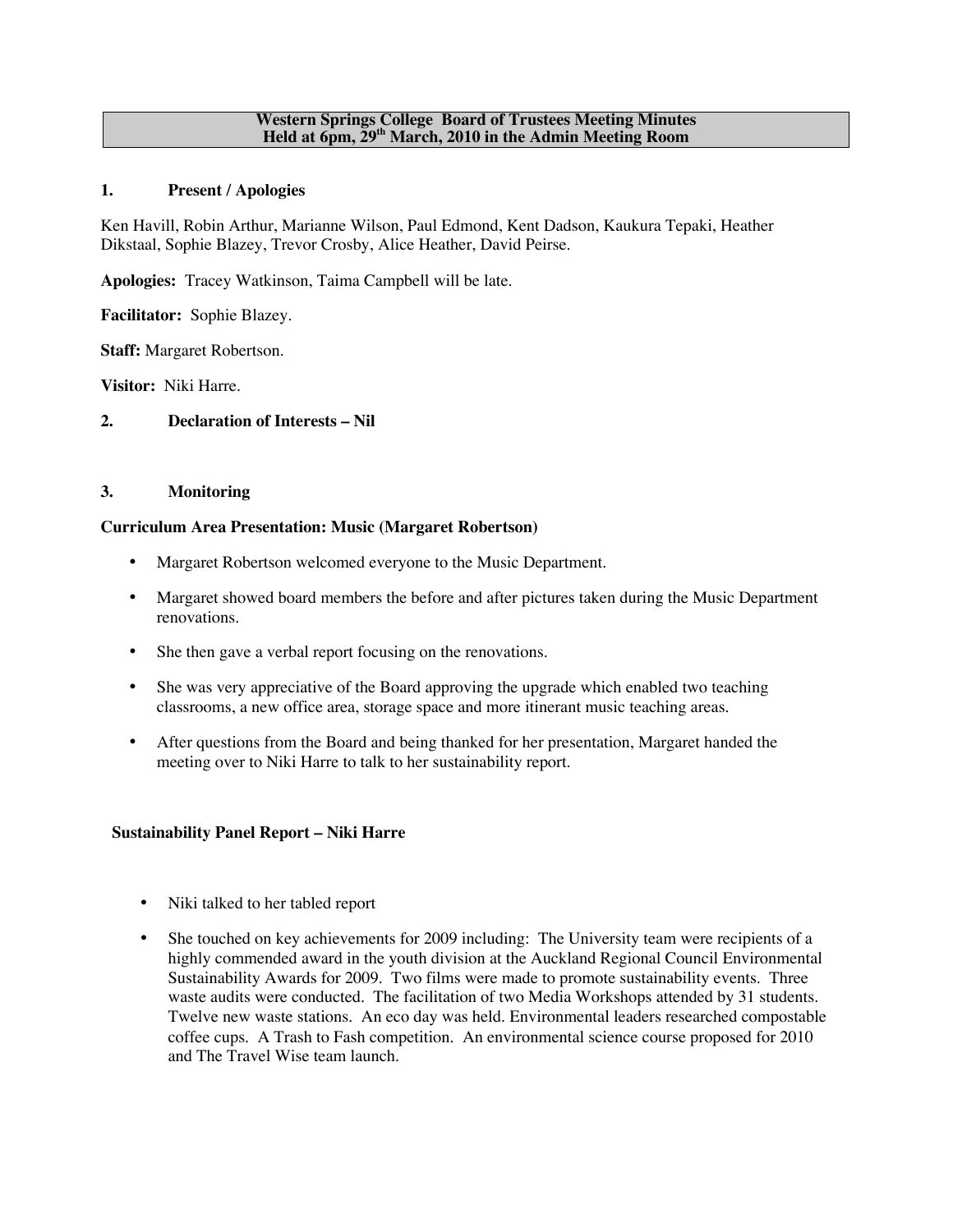• Niki's ideals to further sustainability at the school are a curriculum person to hold it all together. A Travel Wise, Waste Wise support person attracting management units. Assistance given to the three student environment leaders and their support teacher for 2010. That the school keeps sustainability at the forefront of curriculum planning. That people with "green" building credentials be appointed to design and manage any new building projects.

Paul Edmond asked that the Board give a vote of thanks to Niki Harre and the University of Auckland research team for the high level of support given to WSC.

Paul Edmond / Robin Arthur Carried

That the Board accept the Sustainability Panel Report for 2009 and its recommendations, and that the Principal report back to the Board on the outcome of the request for management units to enable teacher support for environmental leaders and the Travel Wise and Waste Wise programmes. *(Task 1: HL)*

Paul Edmond / Robin Arthur carried

## **4. Strategic Decisions**

Strategic Plan / Annual Plan

- Ken went through the Goals tabled in his Annual Plan. In Goal One Robin was uncomfortable with the wording "Gifted and Talented". Trevor agreed but that was the way the Ministry referred to it.
- Goal four there was the suggestion from Ken that Thea Kilian work with the whole school re sustainability. More work to be done with waste stations.
- Discussion continued on the Goals with Ken making note of suggested changes.

## **7.30pm Taima Campbell arrived at the meeting**

• Paul Edmond suggested that the objective "Provide students and staff with modernised learning and teaching facilities". Should read 'modern' as this can include new and refurbished facilities. Under the targets add "Consultants engaged will design projects conforming with the MoE / BRANZ guides "Designing Quality Learning Spaces".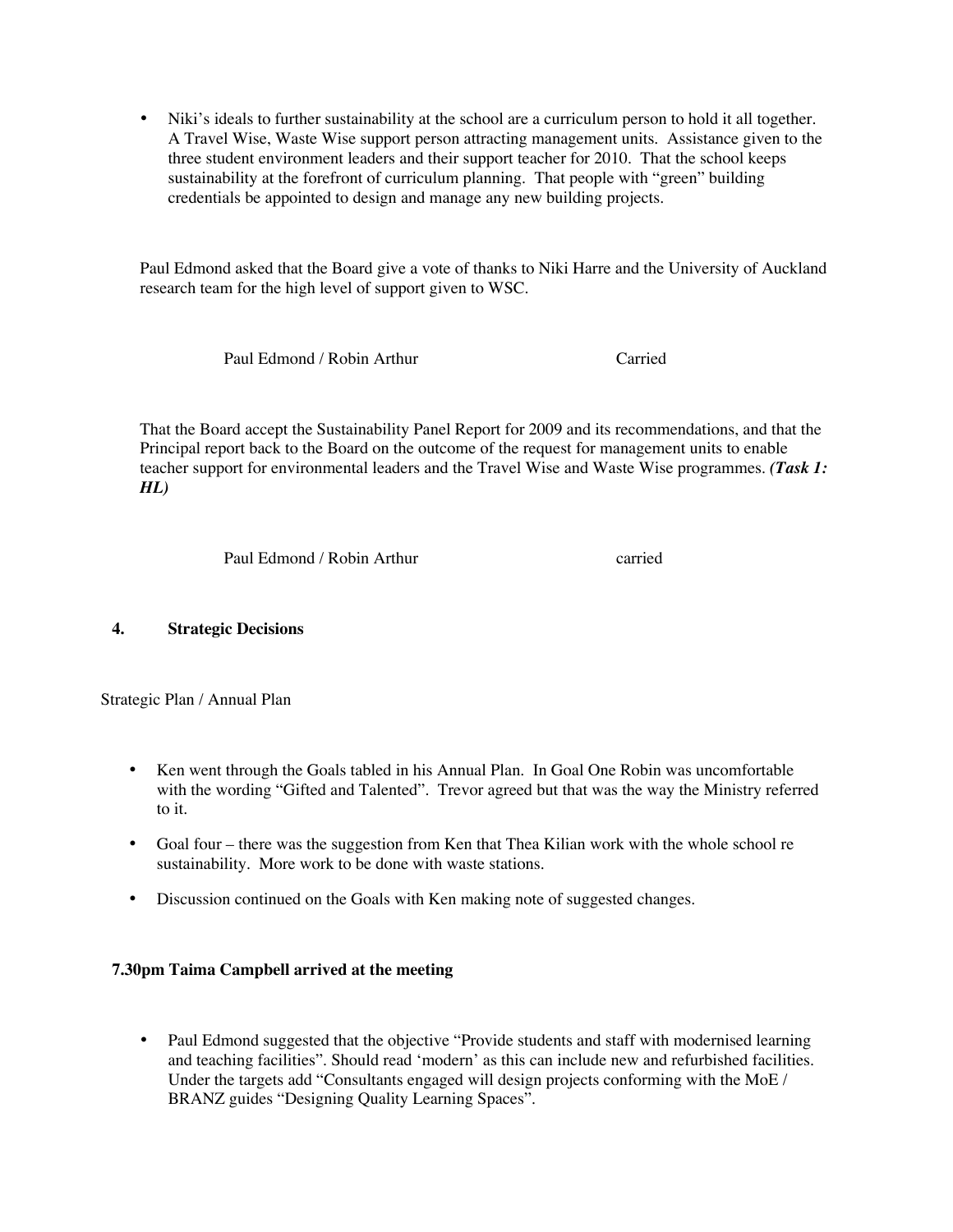That the Board approve adoption of the draft 2010 Strategic and Annual Plans.

Sophie Blazey / Alice Heather carried

### **7.50pm Kaukura Tepaki left the meeting**

#### 7.55pm Break

### **5. Strategic Discussions**

- Ken talked to his Principal's Report noting how well the school had performed in regard to NCEA over combined Levels 1, 2, and 3, and University Entrance results, both in comparison with other decile 8 schools (second to much-smaller Fiordland College), and all Auckland state schools (first equal with Epsom Girls' Grammar School).
- Ken attributed the drop in the Level 1 pass rate compared with the previous year to a weaker performance in the externally assessed standards, particularly in two subjects. This can be attributed at least to some extent to the unusually large number ( ten ) of first year teachers in 2009. This situation would not be replicated in 2010.
- Robin questioned the Level 2 target of 85% set for 2010, which was lower by 5% than the 90% target in 2009. He stated that we should not be setting soft targets and asked what interventions had been decided on to assist this cohort to achieve higher results. Ken stated that the factors cited above which influenced the performance of the 2009 Level 1 cohort would not affect the 2010 Level 2 cohort. He had confidence in the close monitoring of the Year 12 academic director who could be relied upon to intervene promptly as required.
- Ken acknowledged that earlier analyses showed there were no significant data-based differences between potential abilities of the different cohorts. He stated that target setting was arrived at through a carefully considered process but could not be scientifically exact. He undertook to reconsider the Level 2 target in consultation with the deputy principal and the academic director, given that it was set on the basis of the provisional NCEA results**.** *(Task 2: HL / RS / GU)*
- Trevor asked Ken to take into account the points arising in the discussion in the analysis of variance section of his 2009 Annual Report**.** *(Task 3: HL)*

#### **Year 9 Enrolments: 2011**

That the Board recommends that no students be enrolled from out-of-zone for 2011, as signaled in 2009, with a final decision to be made by the newly elected board.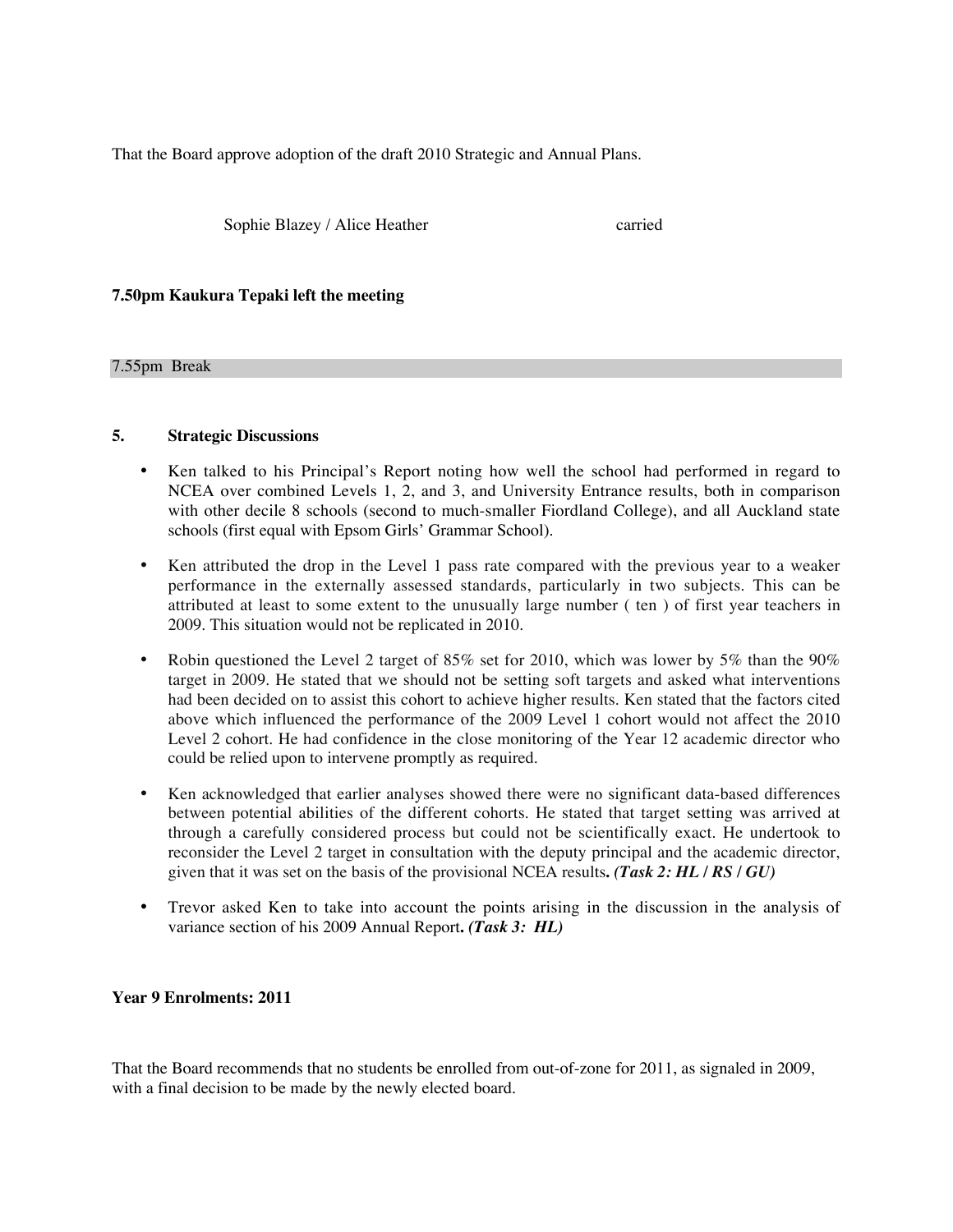Trevor Crosby / David Peirse carried

### **6. Monitoring**

### **Enrolment Scheme Administration**

• Trevor gave a verbal report.

That the Board approve the Chairperson's ruling in relation to the current case concerning the right of a parent now living out-of-zone to keep her son on the Western Springs College roll.

Trevor Crosby / Ken Havill carried

That an Enrolment Committee of the Board (2 trustees and 2 SMT) be established and is delegated to make annual recommendations to the Board of Trustees on the enrolment scheme and, as necessary, investigate enrolment irregularity and annulment issues. *(Task 4:)*

Trevor Crosby / Robin Arthur carried

## **9.15: Taima Campbell left the meeting**

## **Board Elections**

- Ken referred to his Principal's Report
- Trevor asked for potential nominations from this Board. Trevor said he would stand for an 18 month term. David Peirse was considering an 18 month term and Ken Dadson was also interested.
- Robin Arthur commented that he thought people who wanted to be parent representatives on the board should have children at the school, even though this is not a requirement.

#### **Discipline**

Response to a Ministry of Education direction to enroll an excluded student.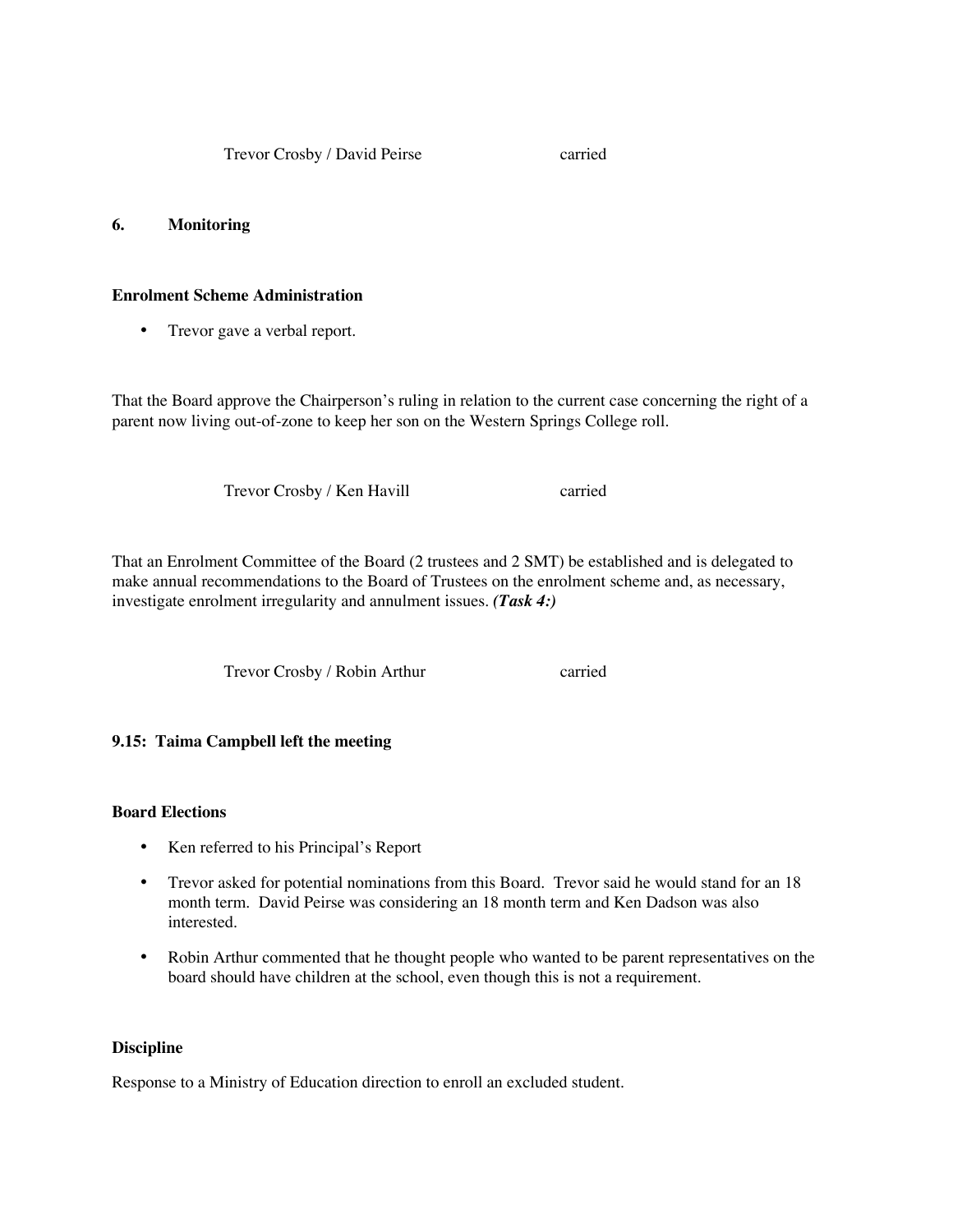- Trevor went over the background.
- The student has now completed the Fire Service programme and will be enrolled soon.

That the Board approve the stance taken by the Board Disciplinary Committee in relation to the Ministry of Education direction to enroll a student excluded from another school and approve the Board Discipline Committee writing a procedure for responding to Ministry of Education directives for enrolment. *(Task 5:)*

Paul Edmond / Alice Heather carried

#### **School / Police "Kick It" Drug Offences Partnership Agreement**

- Ken, Trevor, Robin and David had attended a meeting in relation to above.
- Ken did phone Brendan Muir to ascertain the Police viewpoint on issues to find that he was on leave. Ken will arrange another meeting to deal with issues. *(Task 6: HL)*

## **7. Identifying Agenda Items for Next Meeting**

- Kick it Programme
- Enrolments 2011

# **8. Administration**

Sophie asked for the minutes of the previous meeting to be accepted.

Sophie Blazey / Trevor Crosby carried

#### **Correspondence**

Trevor asked for the correspondence to be accepted.